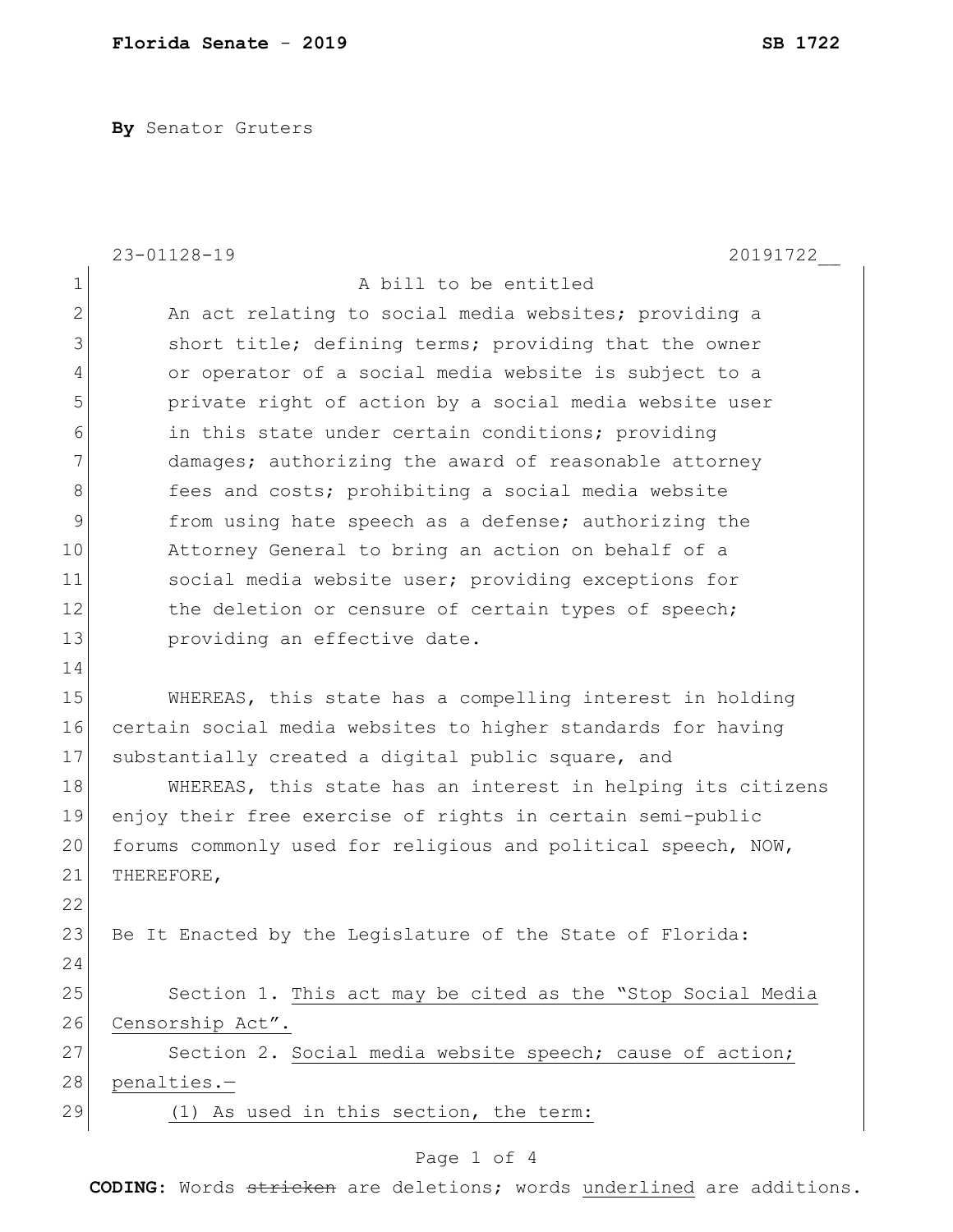|    | $23 - 01128 - 19$<br>20191722                                    |
|----|------------------------------------------------------------------|
| 30 | (a) "Algorithm" means a set of instructions designed to          |
| 31 | perform a specific task.                                         |
| 32 | (b) "Hate speech" means a phrase concerning content that an      |
| 33 | individual finds offensive based on his or her personal moral    |
| 34 | code.                                                            |
| 35 | (c) "Obscene" means that an average person, applying             |
| 36 | contemporary community standards, would find that, taken as a    |
| 37 | whole, the dominant theme of the material appeals to prurient    |
| 38 | interests.                                                       |
| 39 | (d) "Political speech" means speech relating to the state,       |
| 40 | government, body politic, or public administration as it relates |
| 41 | to governmental policymaking. The term includes speech by the    |
| 42 | government or candidates for office and any discussion of social |
| 43 | issues. The term does not include speech concerning the          |
| 44 | administration, law, or civil aspects of government.             |
| 45 | (e) "Religious speech" means a set of unproven answers,          |
| 46 | truth claims, faith-based assumptions, and naked assertions that |
| 47 | attempt to explain such greater questions as how the world was   |
| 48 | created, what constitutes right and wrong actions by humans, and |
| 49 | what happens after death.                                        |
| 50 | (f) "Social media website" means an Internet website or          |
| 51 | application that enables users to communicate with each other by |
| 52 | posting information, comments, messages, or images and that      |
| 53 | meets all of the following requirements:                         |
| 54 | 1. Is open to the public;                                        |
| 55 | 2. Has more than 75 million subscribers; and                     |
| 56 | 3. From its inception, has not been specifically affiliated      |
| 57 | with any one religion or political party.                        |
| 58 | (2) (a) The owner or operator of a social media website who      |

## Page 2 of 4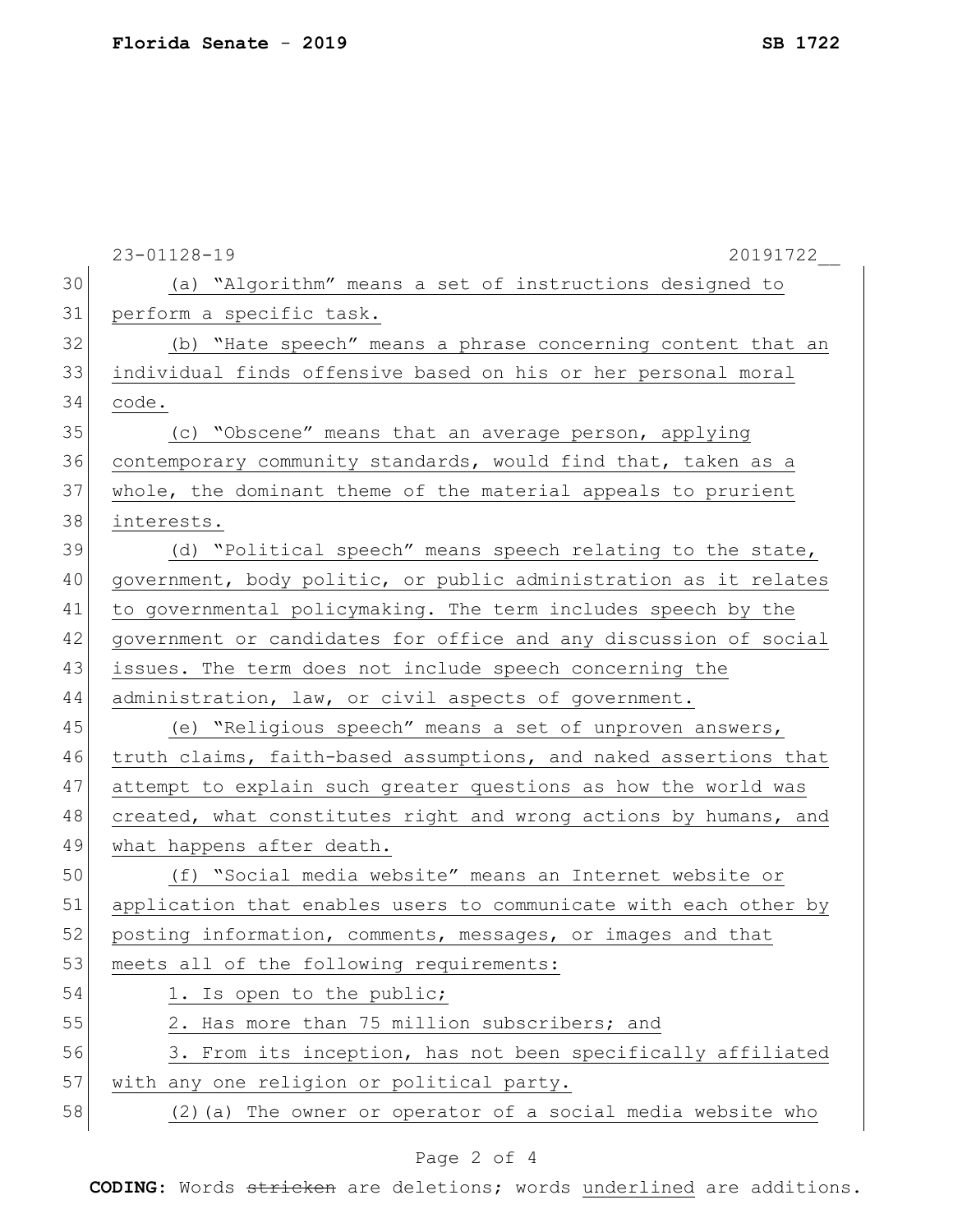|    | $23 - 01128 - 19$<br>20191722                                    |
|----|------------------------------------------------------------------|
| 59 | contracts with a social media website user in this state is      |
| 60 | subject to a private right of action by such user if the social  |
| 61 | media website purposely:                                         |
| 62 | 1. Deletes or censors the user's religious speech or             |
| 63 | political speech; or                                             |
| 64 | 2. Uses an algorithm to disfavor or censure the user's           |
| 65 | religious speech or political speech.                            |
| 66 | (b) A social media website user may be awarded all of the        |
| 67 | following damages under this section:                            |
| 68 | 1. A minimum of \$75,000 in statutory damages per purposeful     |
| 69 | deletion or censoring of the social media website user's speech. |
| 70 | 2. Actual damages.                                               |
| 71 | 3. If aggravating factors are present, punitive damages.         |
| 72 | 4. Other forms of equitable relief.                              |
| 73 | (c) The prevailing party in a cause of action under this         |
| 74 | section may be awarded costs and reasonable attorney fees.       |
| 75 | (d) A social media website that restores from deletion or        |
| 76 | removes the censoring of a social media website user's speech in |
| 77 | a reasonable amount of time may use that fact to mitigate any    |
| 78 | damages.                                                         |
| 79 | (3) A social media website may not use the social media          |
| 80 | website user's alleged hate speech as a basis for justification  |
| 81 | or defense of the social media website's actions at trial.       |
| 82 | (4) The Attorney General may also bring a civil cause of         |
| 83 | action under this section on behalf of a social media website    |
| 84 | user who resides in this state and whose religious speech or     |
| 85 | political speech has been censored by a social media website.    |
| 86 | This section does not apply to any of the following:<br>(5)      |
| 87 | A social media website that deletes or censors a social<br>(a)   |
|    |                                                                  |

## Page 3 of 4